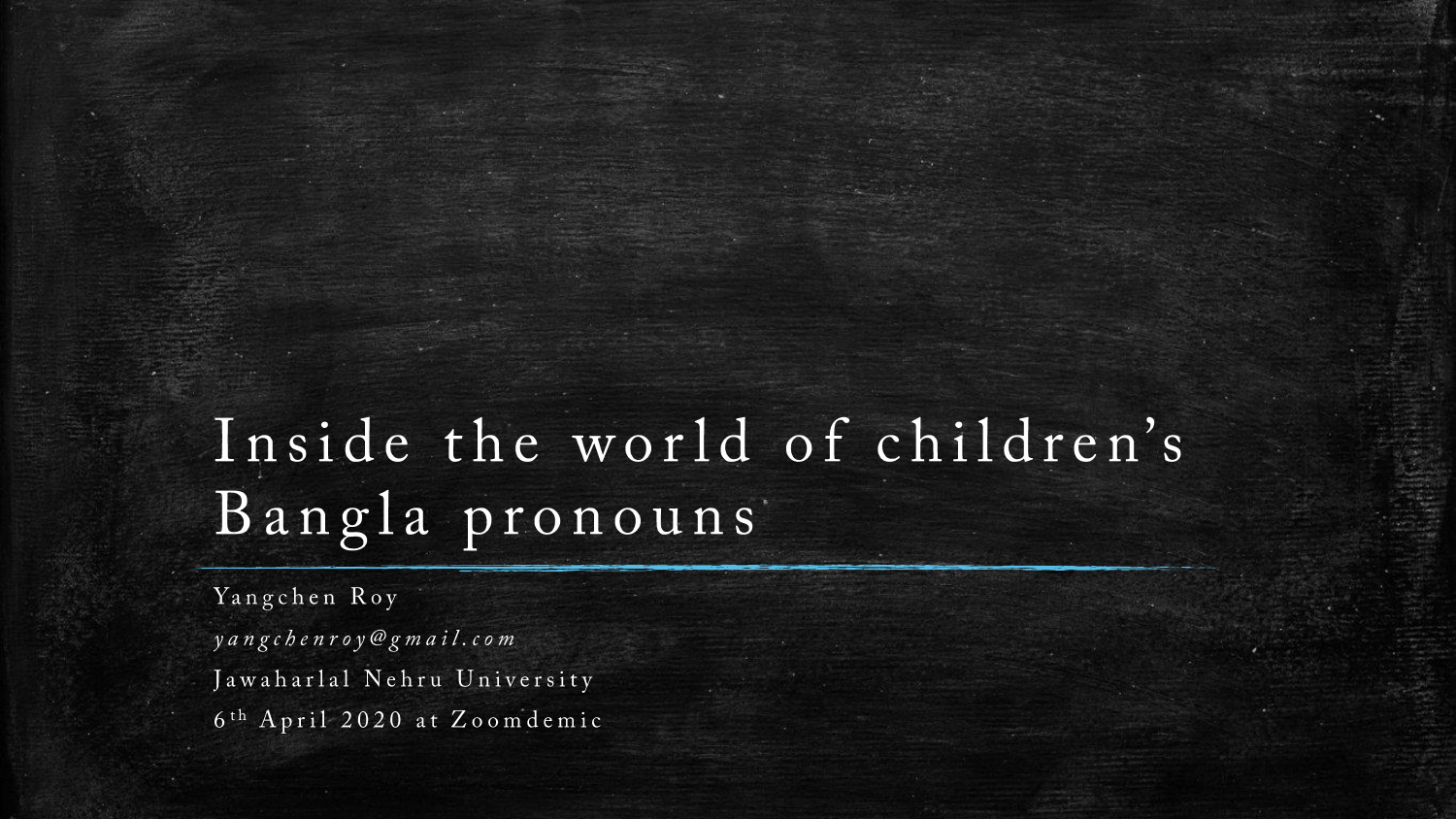#### Why study children's pronouns

- Pronouns (eg. *she*, *it*, *them*) and reflexives (e.g. *himself*, *herself*) generate what is called anaphora.
- Anaphora is a phenomenon in which there is a relationship between a referentially dependent expression (anaphor) and a referentially independent expression (antecedent).
- The antecedent gives reference and semantic value to the anaphor.

(1) **Ankit** likes **himself**

(2) **The man with the red umbrella** likes **himself** Anaphora are classic cases of poverty of stimulus!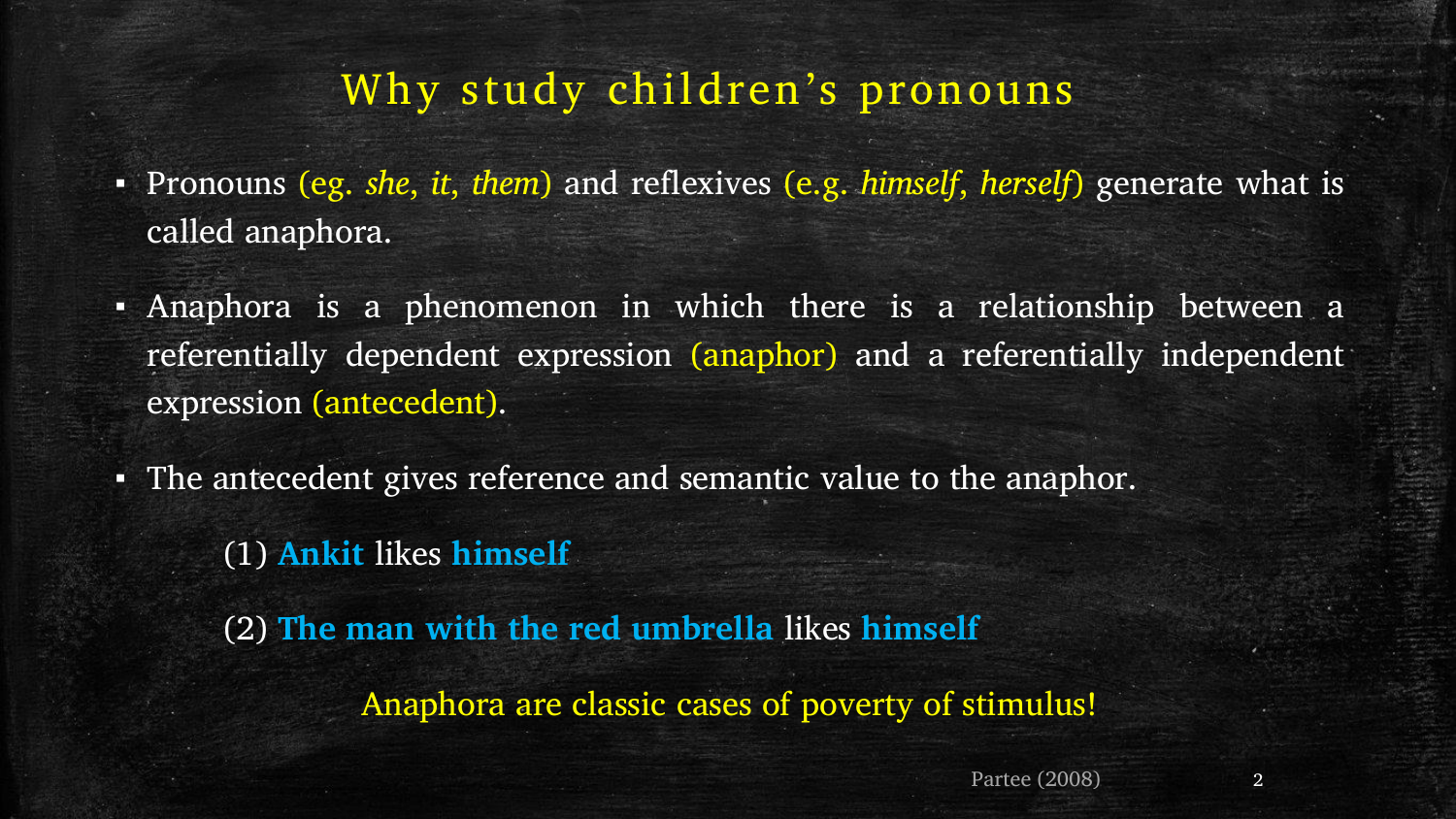#### Why study children's pronouns

- (3) Ankit said that **Kannan** saw **himself** in the mirror
- (4) \* **Ankit** said that Kannan saw **himself** in the mirror
- (5) **Ankit** said that Kannan saw **him** in the mirror
- (6) \* Ankit said that **Kannan** saw **him** in the mirror
- Some sort of computation is required to interpret anaphora and, thus, reflexives and pronouns. Linguists are interested in theorising this computation!
- Whatever helps the child compute the anaphora, despite poverty of stimulus, must be innate to human linguistic competence, and therefore a suspect inviolate condition/principle in linguistic theory.

**Studying children's pronouns can help separate what is innate from what is not**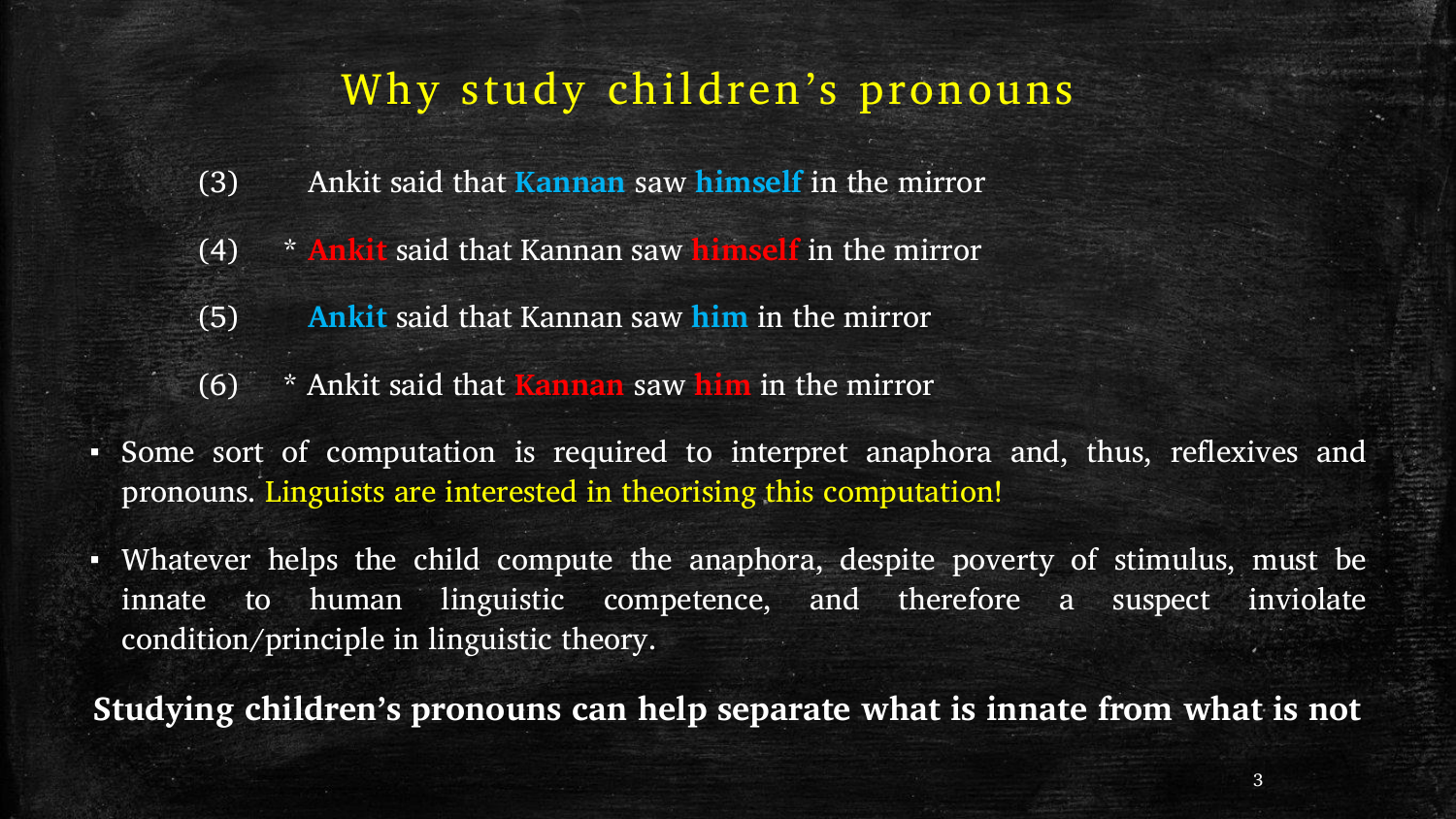### The binding theory



A reflexive must be bound by a nearby antecedent



A non-reflexive pronoun cannot be bound by a nearby antecedent

(7) **[FinP** Ankit said that **[FinP Kannan** saw **himself** in the mirror**]]**

(8) \* **[FinP Ankit** said that **[FinP** Kannan saw **himself** in the mirror **]]**

**Principle B** 

A non-reflexive pronoun may not be bound by a c-commanding antecedent that is dominated by the closest finite FinP that also dominates this nonreflexive pronoun

(9) **[FinP Ankit** said that **[FinP** Kannan saw **him** in the mirror**]]**

(10) \* **[FinP** Ankit said that **[FinP Kannan** saw **him** in the mirror**]]**

Chomsky (1981), Chomsky (1986), Koeneman & Zeijlstra (2017) 4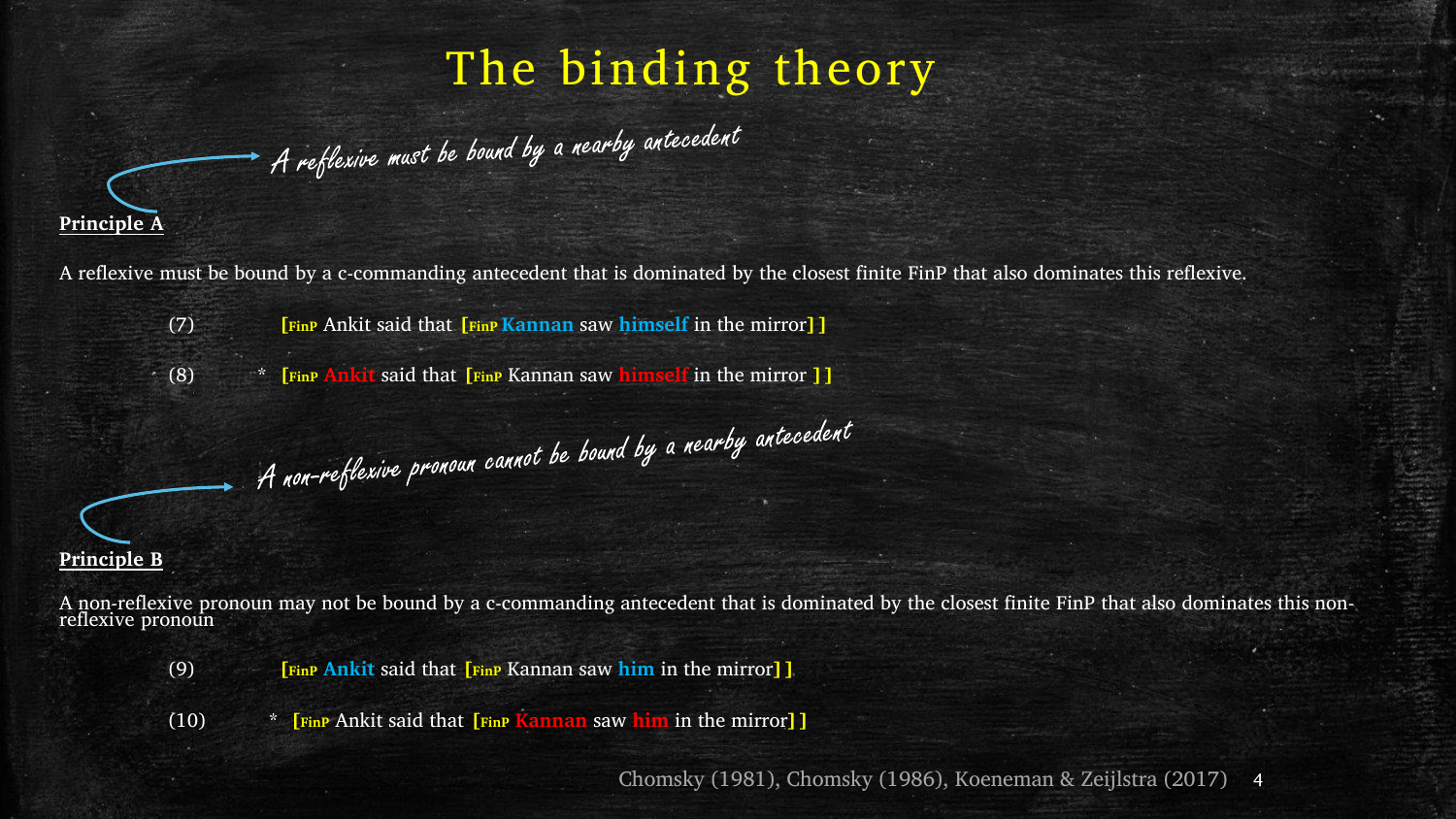#### Features that make pronouns

What if words are made up of bundles of features along with some information about how they are to be pronounced

- $\text{Person} 1, 2, 3$
- Number sG, PL, DL
- $\overline{\phantom{a}}$  Gender F, M, N
- **Politeness L1, ... Ln**
- Deixis PROX, DIST, MED

Q. Then what is the pronoun *they* made up of?

**√**THEY

[3], [PL]

Pronunciation info

See Chomsky & Hale (1968), Hale & Marantz (1993) for more on features, and features building words 5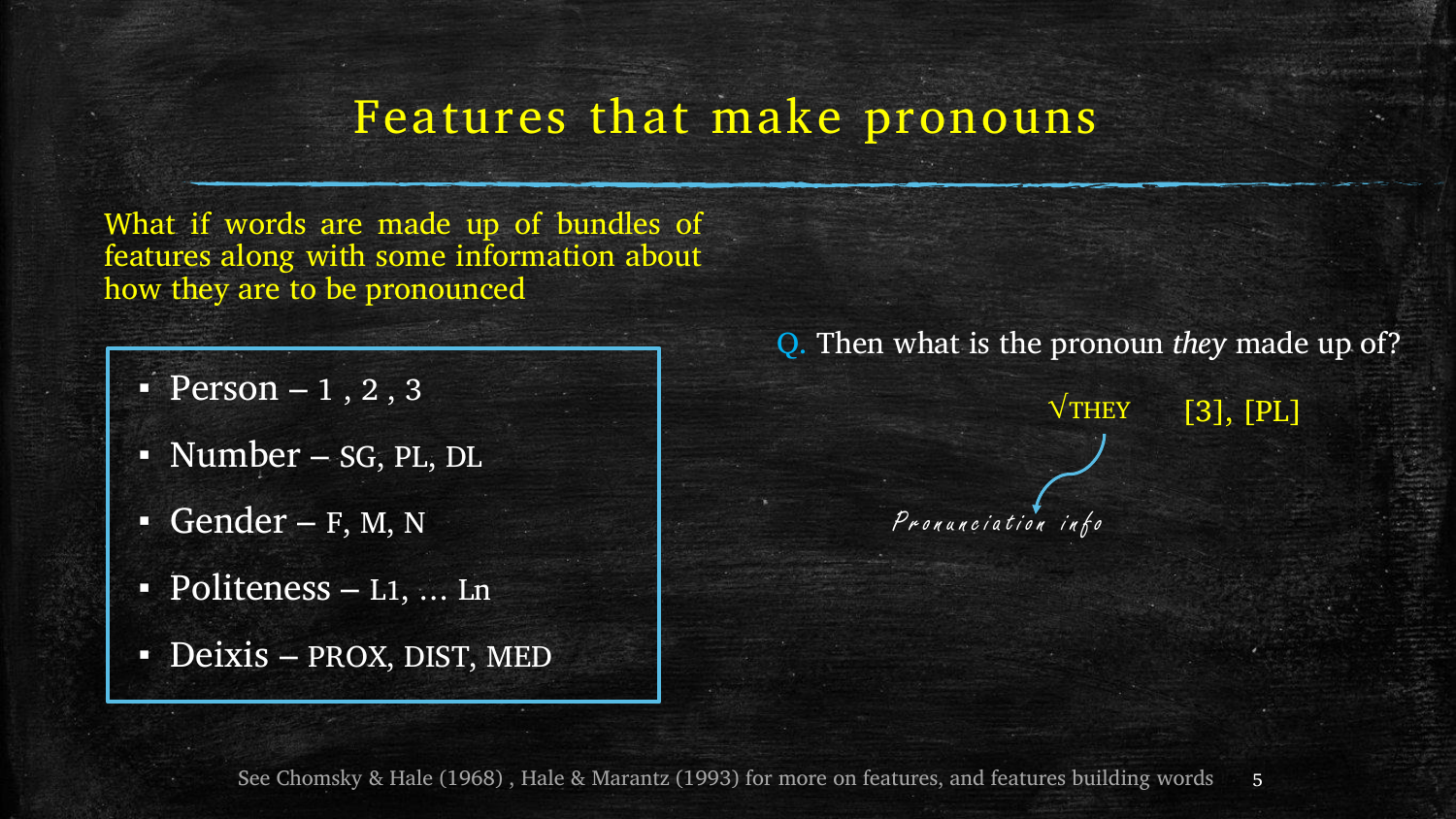## Describing Bangla pronouns

|      | $\left[1\right]$ |            | [3]         |             |  |
|------|------------------|------------|-------------|-------------|--|
|      |                  | [2]        | <b>DIST</b> | <b>PROX</b> |  |
|      | ami 'I'          |            |             |             |  |
| [L1] |                  | tui 'you'  |             |             |  |
| [L2] |                  | tumi 'you' | o 's/he'    | e 's/he'    |  |
| [L3] |                  | apni 'you' | uni 's/he'  | ini 's/he'  |  |

 $\boldsymbol{6}$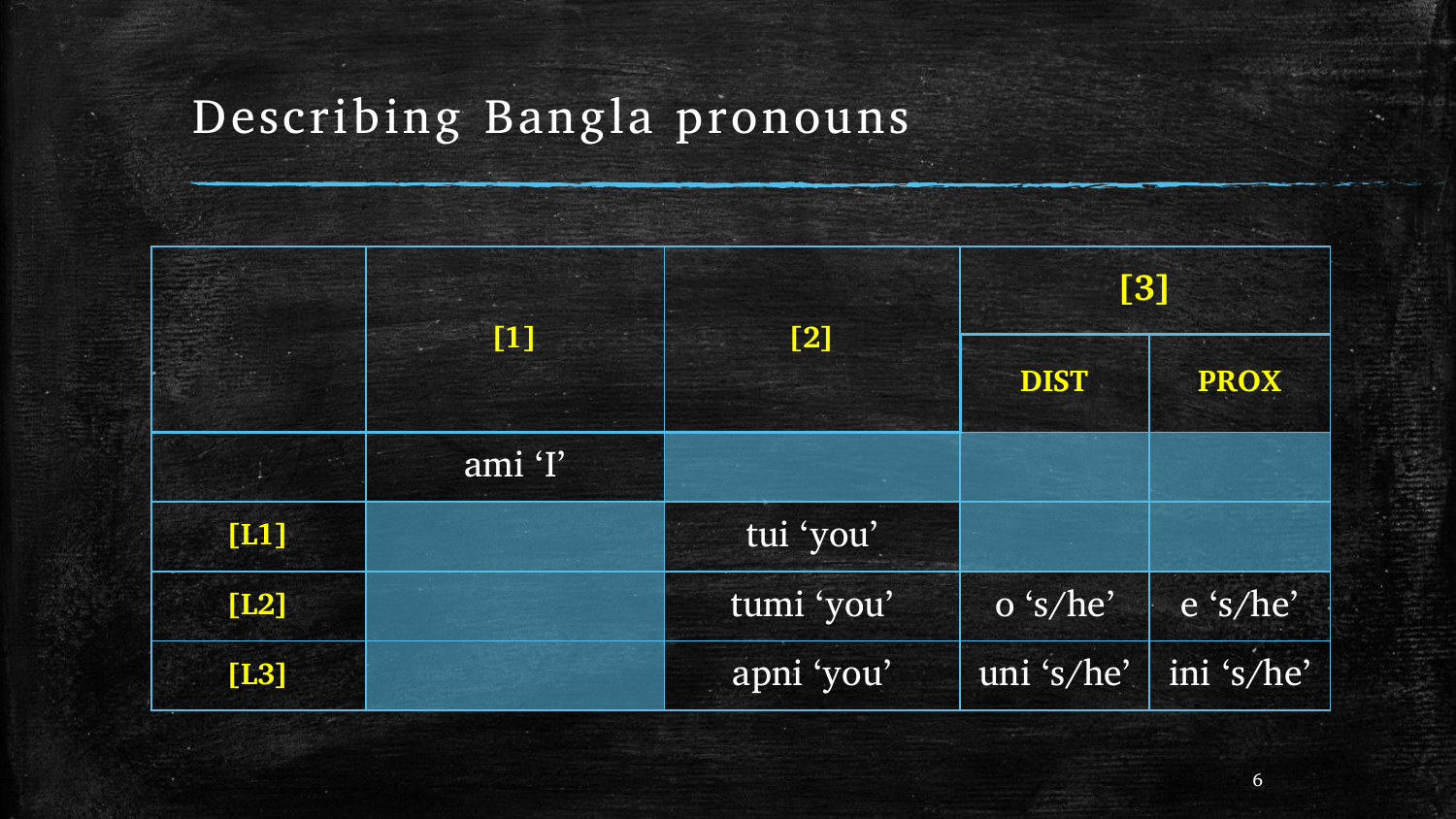#### Principles A in Child Bangla

Do children know that reflexives must find their antecedent nearby? **(11) Context: picture of a boy painting a picture of himself**  RESEARCHER: kake banat ft i<sup>h</sup>e who.ACC-DAT make.PROG.PRS.3.L1 'whom is (he) drawing?' CHILD  $(6;10)$ : nid $\int e^{k}e^{-k}$  banat $\int t \int^h e^{-k}$ 

REFL.ACC-DAT-i make.PROG.PRS.3.L1 '**(He)** is making **himself**'

**(12) Context: picture of a boy's mother giving him a kiss** 

RESEARCHER: or ma ki kort $\int$ the

3SG.L2.GEN mother what do.PROG.PRS.3.L2 'What is his mother doing?' CHILD  $(6;10)$ : oke kiss dit $\int$ t $\int$ <sup>h</sup>e 3SG.L2.ACC-DAT kiss give.PROG.PRS.3L2 '**(she)** is giving a kiss to **him**'

**nidzeke** kiss dit $ft^he$ REFL.ACC-DAT kiss give.PROG.PRS.3L2 '**(she)** is giving a kiss to **self**'

'

7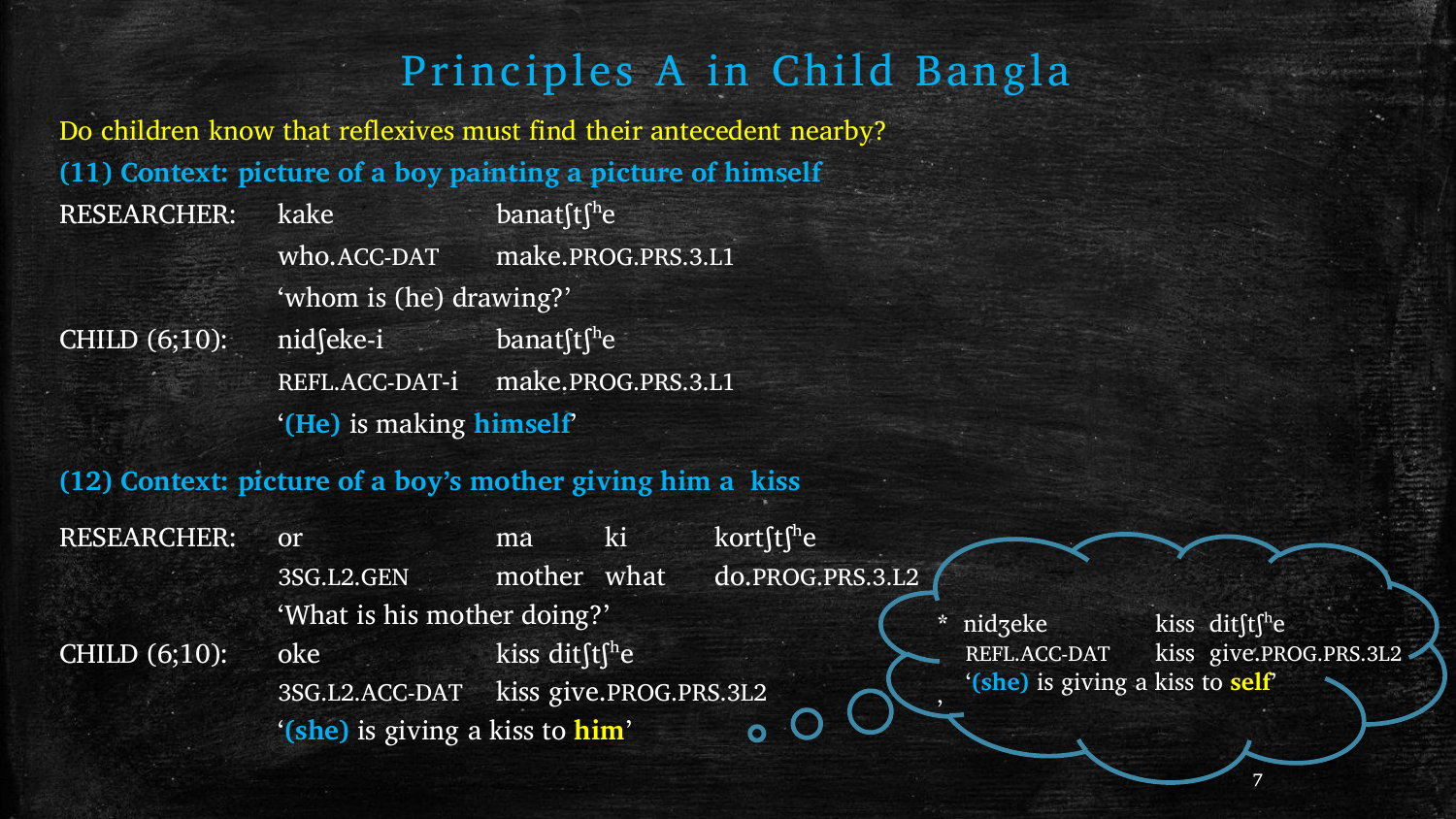**(14) Context: picture of a man (introduced formally) being given a kiss on the cheek by his daughter**

RESEARCHER: *onar meje ki kor-tʃtʃʰ-e ekʰane* 3.**L3**.SG.GEN daughter what do-PROG-L2 here 'What is his(form.) daughter doing here?' CHILD  $(6,2)$ :  $\#$  **or** *meje* **oke** *ador kor-tftf<sup>h</sup>-e* 3.**L2**.SG.GEN daughter 3.**L2**.SG.ACC-DAT love do-PROG-PRS.L2 'His*<sup>i</sup>* (infor.) daughter is showing her affection towards him*<sup>i</sup>* (infrom.)*'*

**(15) Context: picture of an old woman looking into her bag** CHILD (5;5): \* *dida or bæg-ʈa-te kitʃʰu dekʰ-tʃtʃʰ-e*  Grandma 3SG.L2.GEN bag-CLF-LOC something see-PROG-PRS.L2 'Grandma is looking at something in her (informal) bag'

Impoliten**e**ss galore!

8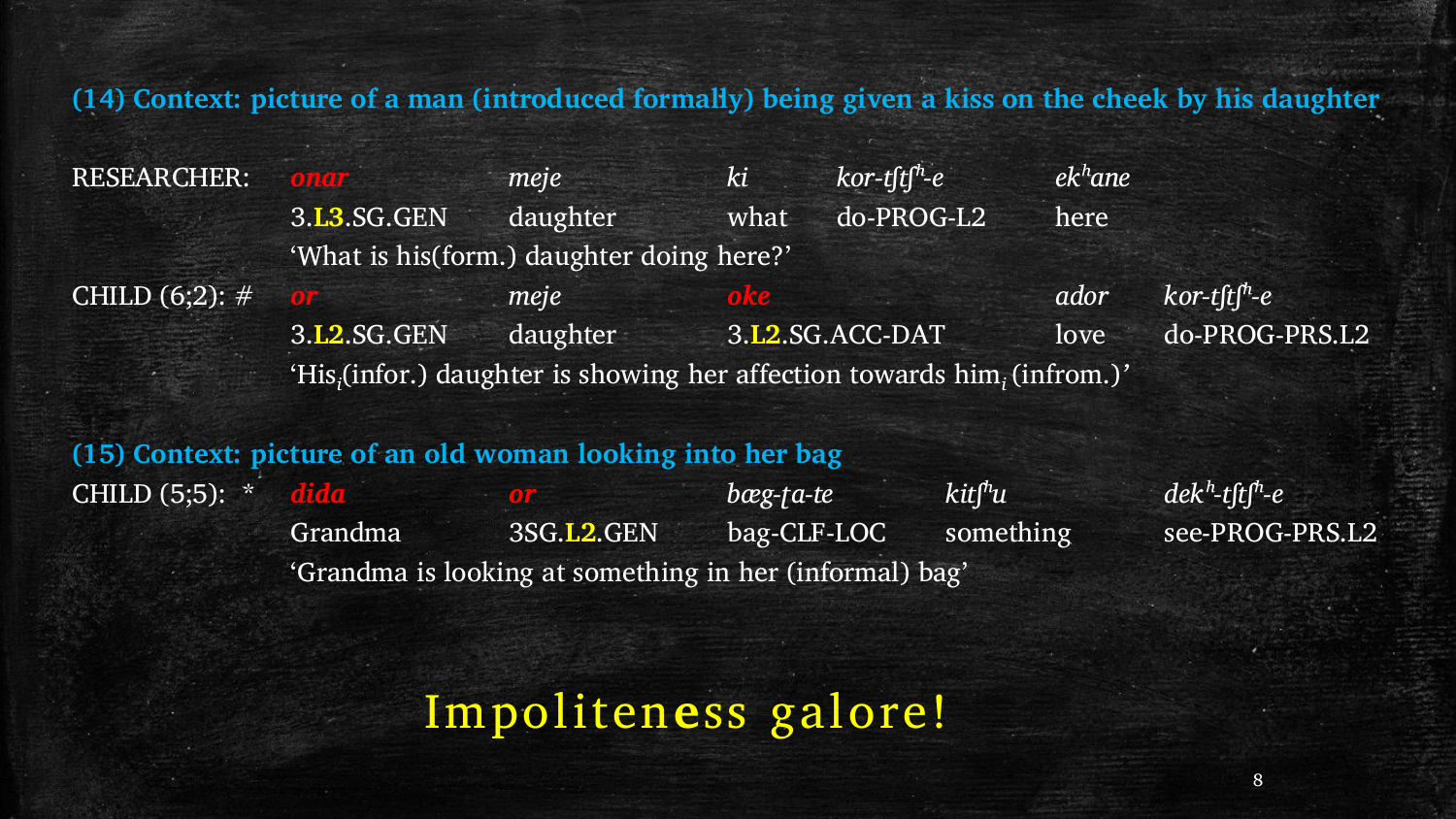#### **(16) Context: picture of a king wearing his own shoes (contrasted with a picture of a fairy wearing a fireman's shoes)**

RESEARCHER: ar **radʒa** and king 'and the king?' CHILD (6;6): **radʒa-r** dʒuto pore king-GEN shoes wear.NF '(the king) is wearing the king's shoes.'

#### **(17) Context: child interacting with researcher** Referential expression

CHILD (3;10): **(tumi) (ki) pensil-pensil kʰelb-e** 2.L2.SG PQ pencil-pencil play.FUT-L2 'Will you play pencil-pencil?'

Note: When referent (3<sup>rd</sup> Person) older to the speaker, and in a non-formal relationship to them: L3 pronoun too formal L2 pronoun too informal/impolite Only option is to use the

9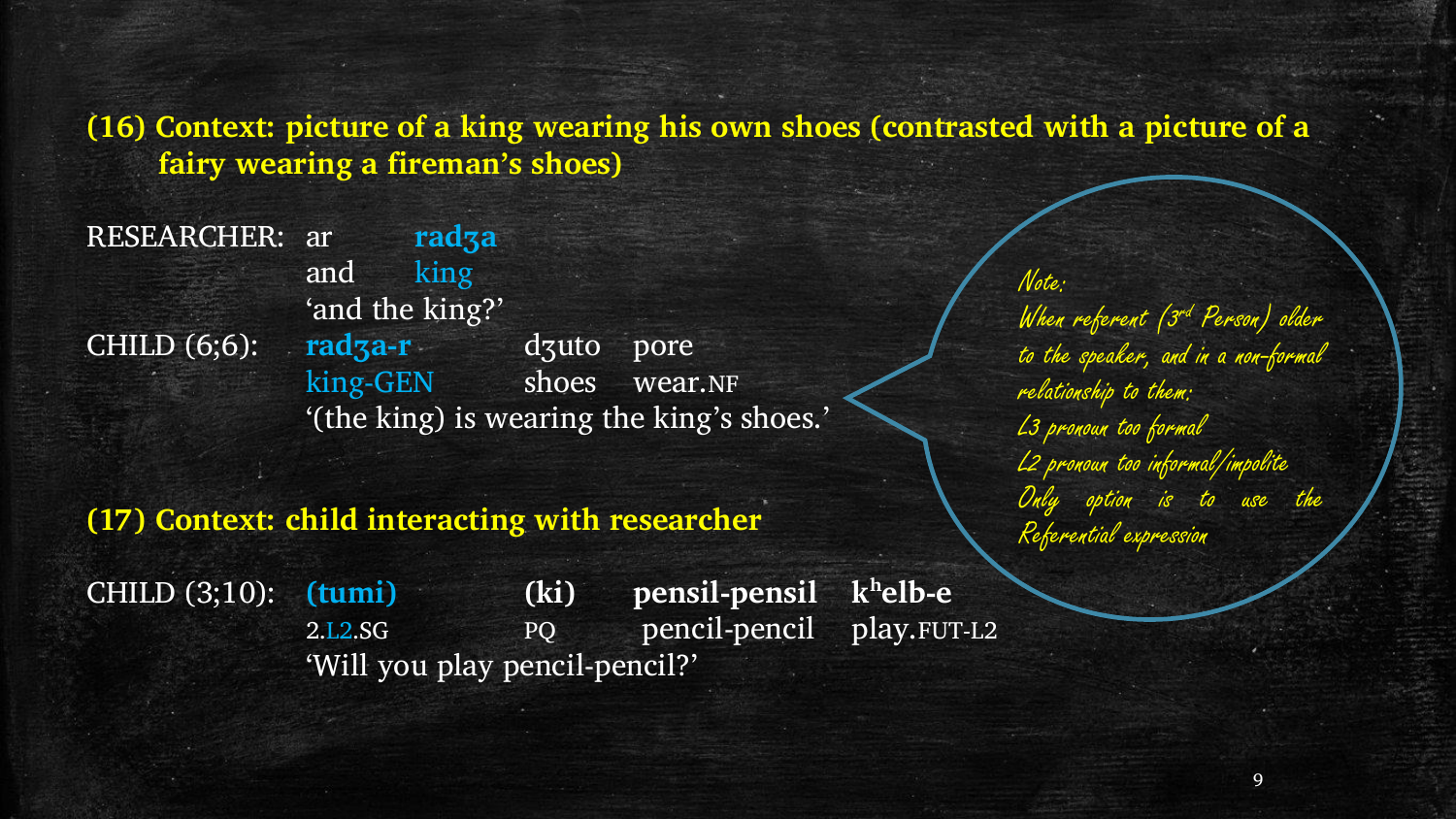When the referent is visibly younger to the speaker but the relationship between them is formal, it is the L2 pronoun that is used, not the L3 one

|              |    | younger/same age/<br>lower social status |                           | older/higher social<br><b>status</b> |                                          |                            |                |  |
|--------------|----|------------------------------------------|---------------------------|--------------------------------------|------------------------------------------|----------------------------|----------------|--|
| non-formal   |    | $\boldsymbol{\mathsf{x}}$                | $\sqrt{}$                 | $\mathbf x$                          |                                          | Adalt bangla               |                |  |
| formal       |    | $\sqrt{\ }$ (same)                       | $\boldsymbol{\mathsf{x}}$ | $\checkmark$                         |                                          |                            |                |  |
|              |    | <b>x</b> (younger)                       |                           |                                      |                                          |                            |                |  |
|              | L2 | <b>L3</b>                                | L2                        | <b>L3</b>                            |                                          |                            |                |  |
|              |    |                                          |                           |                                      | younger/same age/<br>lower social status | older/higher soc<br>status |                |  |
| Child bangla |    | non-formal                               |                           |                                      |                                          |                            | $\cdot$ ?      |  |
|              |    | formal                                   |                           |                                      |                                          | $\overline{?}$             |                |  |
|              |    |                                          |                           | L2                                   | <b>L3</b>                                | L2                         | L <sub>3</sub> |  |

**Social status/Age > Formality** 

10

**older/ higher social** 

Adult bangla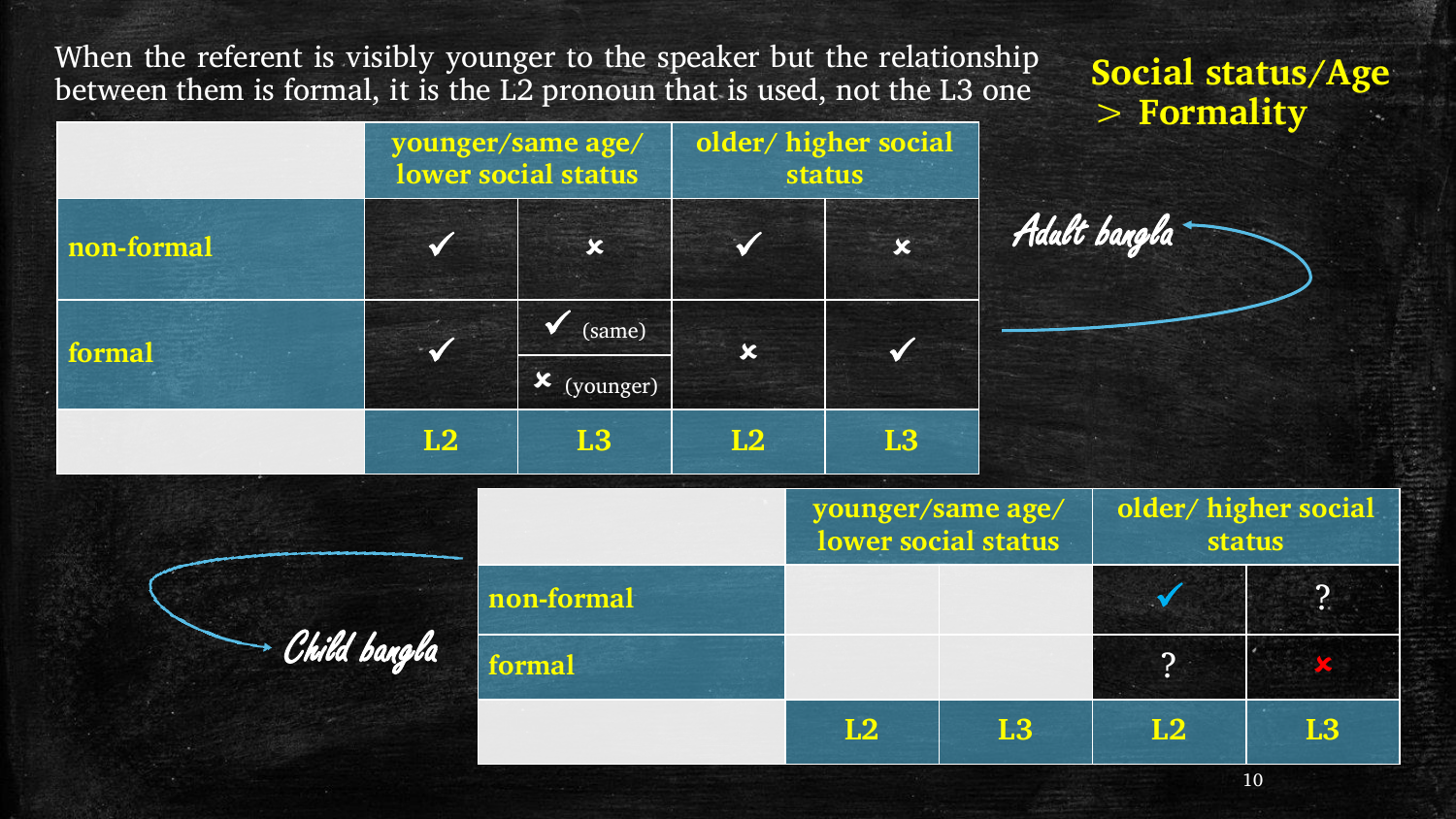### Takeaways

▪ Children get the L3 pronoun wrong because they have not learnt the feature FORMAL. Can we then go on to conclude that they have not fully acquired Principle B?

### No!

- We have to differentiate between ungrammaticality and infelicity. Using the L2 pronoun in place of the L3 one, as children do, does not cause ungrammaticaility i.e. a principle B violation. It causes infelicity.
- Some features (morpho-pragmatic?) may be acquired much later. But they are not a reflection of a lack in the child's syntactic or semantic (logical) knowledge.